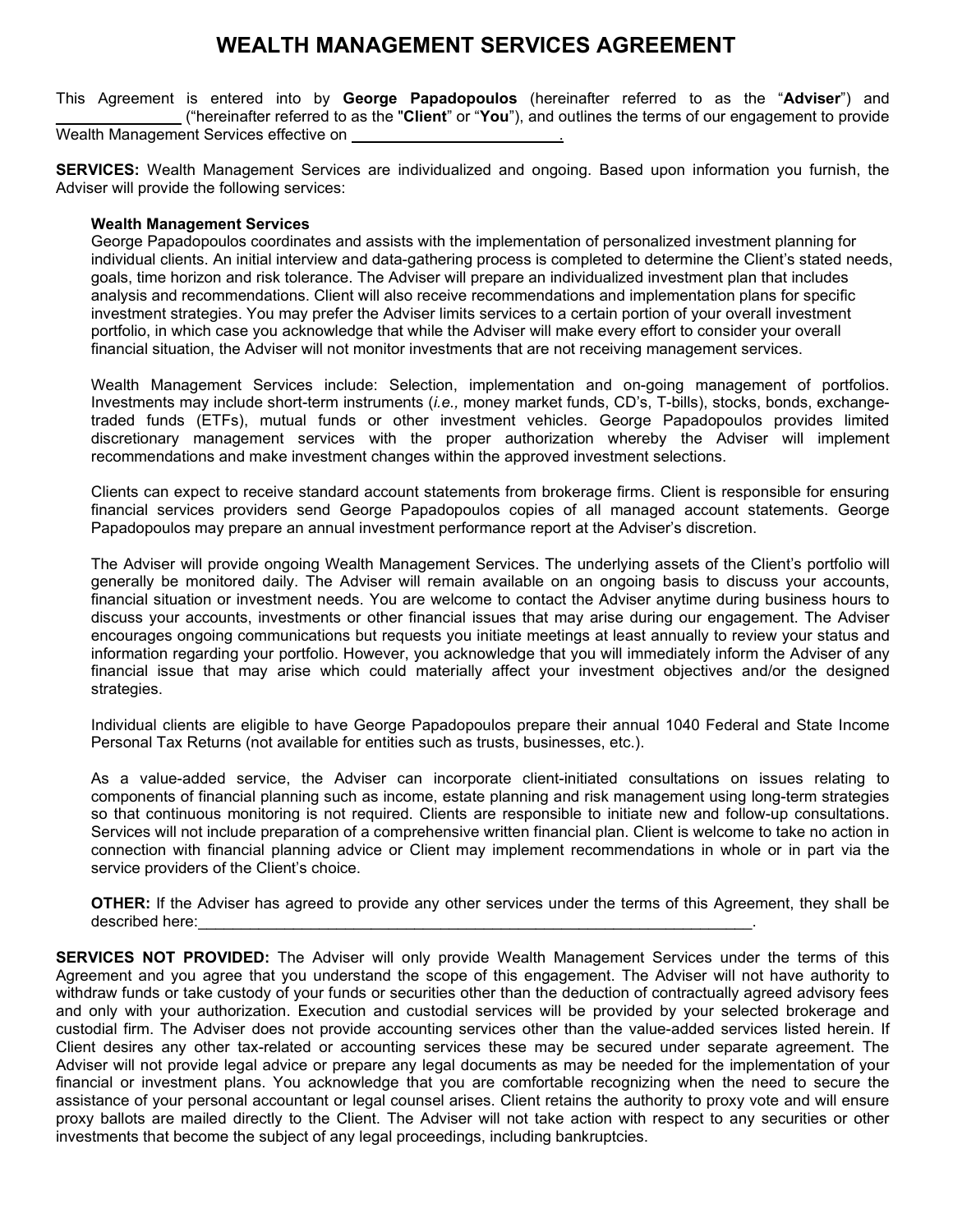**TRADING AUTHORIZATION:** You authorize George Papadopoulos to maintain limited discretionary trading authority to execute securities transactions in your portfolio within your designed investment objectives, to include the type and amount of securities to be bought and sold. George Papadopoulos will never have full power of attorney nor will the Adviser ever have authority to withdraw funds or to take custody of your funds or securities other than the ability to deduct contractually agreed advisory fees via your qualified custodian, with your authorization.

Additional securities may be deposited into the managed portfolio after discussion between the Adviser and Client. While the Adviser will normally advise clients about the options and ramifications of transferring securities, it is important to know when transferred securities are liquidated, they are subject to transaction fees, fees assessed at the mutual fund level, (e.g., contingent deferred sales charges) and/or tax ramifications. The Adviser does *not* receive any portion of these investment fees.

**DIRECTED BROKERAGE:** The Adviser recommends the services of TD Ameritrade as outlined in the Adviser's ADV Part 2 Brochure. The Adviser will expect that services and fee deductions will be facilitated through the designated custodian until You advise otherwise in writing.

**CLIENT RESPONSIBILITIES:** The Adviser strongly believes that ongoing communication between the Adviser and its clients is essential. You understand the value and usefulness of the Adviser's services will be dependent upon information you provide the Adviser and your active participation in the formulation of advice and investment objectives. The Adviser's goal is to provide services that are appropriate in our efforts to meet your stated needs and objectives. Accordingly, you agree to furnish the Adviser with all information relative to your financial and investment situation in order for the Adviser to complete evaluations; prepare advice and recommendations and; to provide implementation as authorized. You agree to keep the Adviser updated on changes to your situation and any significant account deposits or withdrawals contemplated so the Adviser is working with your most current information. The Adviser is entitled to rely on the financial and other information provided by Client without duty or obligation to investigate the accuracy or completeness of the information. The Adviser is responsible for the prompt review and assessment of initial and new information received. You acknowledge that the recommended asset allocation, investment policy or strategy is based upon, and objectively correlated to, information disclosed by and with your participation.

You agree to provide evidence to prove your identity and legal residence. You certify that the funds making up your managed portfolio were generated by means that would be construed as "legal" in any court of law currently in existence in the United States. If the Adviser receives an indication during the course of our engagement that Clients' funds have been generated from sources not wholly legal in their entirety, the Adviser will exercise its right to immediately terminate this Agreement. You understand that Registered Investment Advisers may be required to report known or suspected illegal funds to regulatory authorities.

**CLIENT AUTHORITY:** If the Client is not a natural person, you, as an authorized individual represent and confirm the Adviser's engagement pursuant to the terms of this Agreement, are authorized by the governing documents relating to the Client and that the terms of this Agreement do not violate any obligations to which Client is bound. You agree to deliver all forms, organizational documents, corporate resolutions or similar documentation evidencing the undersigned's authority to execute and deliver this Agreement and any other documentation the Adviser may request as well as any amendments or supplements thereto during the term of this Agreement. You further agree the Adviser is not liable for any losses, costs or claims suffered or arising out of the Client's failure to provide the Adviser with any documents required to be furnished hereunder. You hereby warrant and represent that as the Client, you own all property deposited in the managed Account(s) and that no restriction on disposition exist to any such property.

For individual retirement accounts (each an "IRA") defined in the Internal Revenue Code of 1986, as amended ("IRC"), the person signing this Agreement represents that he or she is an owner or otherwise acting on behalf of the IRA. With respect to a retirement plan, including those subject to ERISA, the person signing this Agreement represents that he or she is, or is an authorized representative of, the retirement plan's trustee or other authorized fiduciary.

If this Agreement is entered into by a trustee or other fiduciary, such fiduciary represents that the services to be provided by Adviser are within the scope of services and investments authorized by the governing instruments and/or applicable laws and regulations, and that fiduciary is duly authorized to enter into, perform, and renew this Agreement. The fiduciary shall provide Adviser with copies of the governing instruments authorizing establishment of the Account and undertakes to advise Adviser of any material changes in his or her authority or the propriety of maintaining the Account. Client warrants and represents that Client owns all property deposited in the Account(s) and no one except the Client has any interest, directly or indirectly (except for the beneficial interest of the participants in a qualified plan or trust) in the Account and that no restrictions on disposition exist to any such property.

**TERM:** If you received the Adviser's Form ADV Part 2 less than 48 hours prior to the execution of this Agreement, you may terminate this Agreement within 5 business days of signature without fees due or if you've prepaid fees they will be fully refunded. Otherwise, Wealth Management Services are ongoing and this Agreement will continue until terminated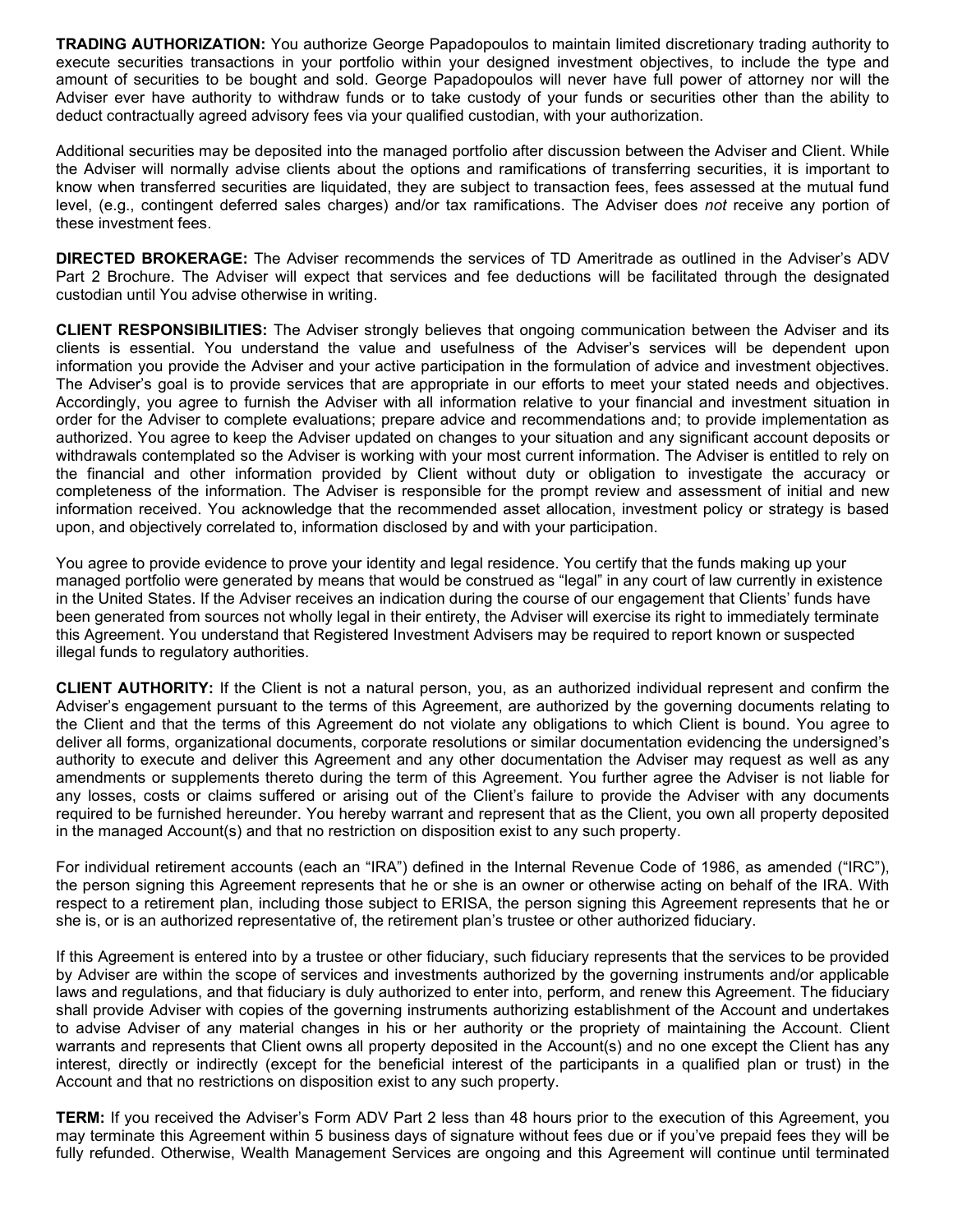by either party or the Adviser receives proper notice of Client's death. Either party may immediately terminate this Agreement by written notice to the other. At termination, the Adviser will calculate and return a pro-rated refund of the pre-paid quarterly management fee as applicable. If, in the event of Client's death, The Adviser's good faith actions pursuant to its management of assets, without actual knowledge of Client's death, unless otherwise invalid or unenforceable, shall be binding on the Client's successors in interest.

**COMPENSATION:** Wealth Management fees are based upon a percentage of assets as set forth below and billed quarterly in advance. The Adviser's minimum annual fee is \$10,000 (\$2,500 quarterly). The quarterly fee is based upon the market value of your portfolio as determined by your custodian on the last trading day of the preceding calendar quarter and multiplied by ¼ of the annual percentage rate shown below. Client accounts are aggregated before performing the calculation.

| Account Asset Value                 | Annualized Fee |
|-------------------------------------|----------------|
| First \$1,000,000                   | $1.00\%$       |
| Between \$1 Million and \$2 Million | $0.80\%$       |
| Between \$2 Million and \$5 Million | 0.60%          |
| Over \$5 Million                    | $0.40\%$       |

The first payment is due and payable upon execution of this Agreement and will be assessed pro-rata if this Agreement is executed other than the first day of a calendar quarter. Subsequent payments are due and assessed on the first day of each calendar quarter.

The fee may be modified in certain situations as determined at the time of engagement and based upon the nature of services, complexity and nature of the portfolio, anticipated efforts, additional services provided, pre-existing relationships, special circumstances, and at the Adviser's discretion. If an alternate fee has been determined based upon information presented by Client it shall be listed here  $\frac{\%}{\%}$ .

Should Client's circumstances change during the course of our engagement such that additional effort and services are required, the Adviser may propose a fee adjustment with at least 30 days written notice. You are welcome to terminate services at any time.

The Adviser's fee includes client-initiated financial planning consultations and where applicable, preparation of the annual 1040 Federal and State Income Personal Tax Returns. These are value-added services and therefore do not impact the Wealth Management fees. These services are non-transferrable and Client does not qualify for any type of refund if the services are not utilized. George Papadopoulos does not provide other accounting services unless engaged for such services under a separate agreement.

The Adviser does not accept advisory fees that are calculated as a percentage of the capital gains or appreciation in client accounts ("performance fees"). The Adviser's fees are for financial analysis and investment advisory services only and do not include any other professional services that may be required by you to implement the recommendations made by the Adviser. While the Adviser feels its fees are competitive, fees associated with the services may be higher or lower than available at other service providers. You understand that you will bear all transactions and services fees to third parties you may engage in connection with securities transactions, custodial and/or trust services. The Adviser will not be responsible for the acts, omissions or insolvency of any other agent, broker or independent contractor selected to take any action or to negotiate/consummate any transaction for your account. Nothing herein shall constitute a waiver of any of your rights under Federal or State securities laws.

**FEE PAYMENT:** Wealth Management fees may be paid:

- *(Client Initials)* Directly to the Adviser; *or*
- *(Client Initials)* Via a direct debit to Client's custodial account.

Client is welcome to change the fee payment method via written instructions to the Adviser. If advisory fees are paid via a direct debit to Client's account by the qualified custodian holding Client's fund or securities, the Adviser adheres to the following requirements in compliance with the Michigan Securities Act: 1) Client provides written authorization permitting the fees to be paid directly from Client's account held by the independent qualified custodian and the authorization is limited to withdrawing contractually agreed upon investment advisor fees; 2) The frequency of the withdrawal shall be specified in the written agreement; 3) The custodian of the account shall be advised in writing of the limitation of the Adviser's access to the account; 4) The custodian agrees to send to the Client, a statement, at least quarterly, indicating all amounts disbursed from the account, including the amount of advisory fees paid directly to the Adviser; 5) Client may terminate the written billing authorization or agreement at any time.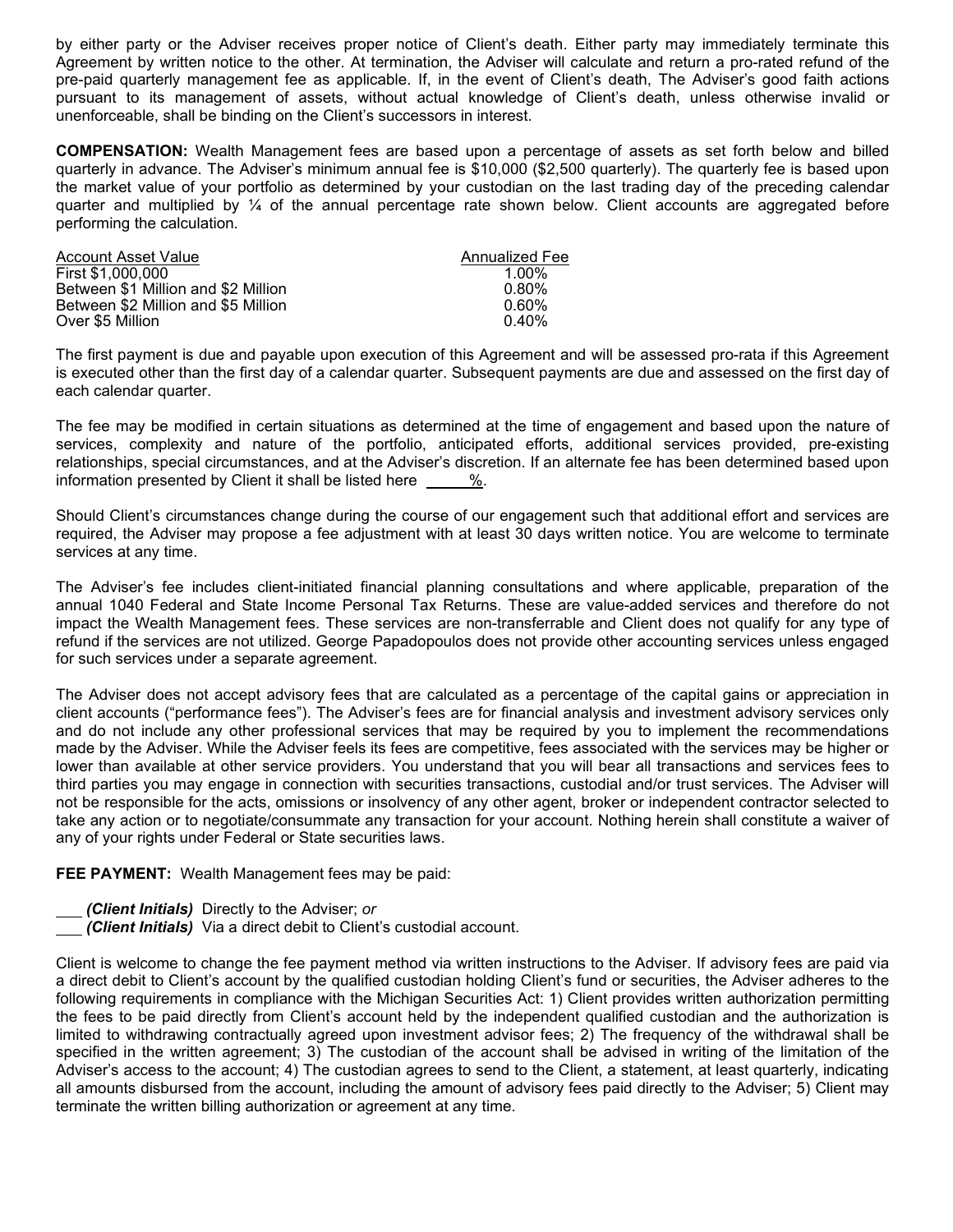Where advisory fees are deducted via the custodian, it is vital that the custodian send account statements directly to the Client. If at any time you find you are not receiving your account statements, you agree to promptly notify the custodian and your Adviser.

**CONFIDENTIALITY:** The Adviser is sensitive to the privacy needs of Clients. You agree that you have received a copy of the Adviser's Privacy Policy.

**DISCLOSURE STATEMENTS:** George Papadopoulos is an Investment Adviser registered with the Michigan Corporations, Securities and Commercial Licensing Bureau, Department of Licensing and Regulatory Affairs. George Papadopoulos is a fee-only Investment Adviser and as such does not accept commissions, fees or other compensation for the implementation of portfolios.

George Papadopoulos is a Certified Public Accountant and clients are welcome but are never obligated to utilize CPA and/or tax services. The Adviser's services include client-initiated financial planning consultations and where applicable, preparation of the annual 1040 Federal and State Income Personal Tax Returns. If Client desires any other tax-related documents or services these services must be secured under a separate agreement.

Neither the Adviser nor your selected custodian is a bank and securities offered via the selected custodian are not backed or guaranteed by any bank or insured by the FDIC (Federal Deposit Insurance Corporation), unless otherwise expressly indicated.

Client hereby represents and warrants that unless Client gives the Adviser written notice to the contrary, Client does not and will not be an employee of any stock exchange or a member firm of any stock exchange or the Financial Industry Regulatory Authority, Inc. and no one other than Client that has such affiliation has or will have a direct or indirect interest in the Account.

**BASIS OF ADVICE:** Client acknowledges that Adviser obtains information from a wide variety of publicly available sources. The Adviser does not have, nor does it claim to have sources of inside or private information. The recommendations developed by George Papadopoulos are based upon the professional judgment of George Papadopoulos and the Adviser cannot guarantee the results of any recommendations. Client at all times shall elect unilaterally to follow or ignore completely, or in part, any information, recommendation, or advice given by the Adviser under this Agreement.

**RETIREMENT PLAN PARTICIPANTS RECEIVING ADVISORY SERVICES:** Client agrees and understands that Client enters into this Agreement entirely of Client's own free will and without the endorsement of the plan sponsor and/or its affiliates. Client releases the plan sponsor and/or its affiliates of any obligations or liabilities related to advice received or investment choices made independently or via the Adviser. Client understands the Adviser will rely on financial and account information provided by the Client in formulating investment recommendations relating to this portion of their portfolio. Under the terms of this engagement, the Adviser is not a plan fiduciary. Client understands that investment options and service providers are limited to those made available by the plan.

**LIMITATION OF LIABILITY:** Client understands that risks are inherent in any investment and that some investment decisions will result in profits and others in losses. Client further understands that there is no guarantee that Client's investment objectives will be achieved. The Adviser cannot assure a net profit, but only can give its best judgment to help achieve Client's investment goals. The Adviser shall not be liable for any loss incurred with regard to the Client's account, except where the loss directly results from such party's negligence or misconduct. Nothing in this Agreement shall in any way constitute a waiver or limitation of any rights that Client may have under federal or state securities laws.

**DISPUTE RESOLUTION:** Although the Adviser cannot promise or guarantee any investment results, the Adviser is committed to providing excellent service. It is the Adviser's goal to ensure that clients have an opportunity to clearly communicate their needs in addition to any material facts that might need to be considered in order to analyze their situation. Open communication is the key to a successful investment advisory relationship. If at any time, you feel the Adviser is not meeting your expectations, or worse, has done something upsetting to you, you agree to first contact George Papadopoulos in order to provide the Adviser the opportunity to review the matter and take corrective action. If the Adviser is unable to resolve your concern, we agree to attempt to resolve any conflicts in mediation before resorting to any other forum. We will provide you with a list of three independent mediators, each having experience in wealth management services or certified public accounting, and you will select a mediator from that list. Nothing stated herein shall constitute a waiver of any rights you may have under federal or state securities laws.

**NON-EXCLUSIVE ADVISORY SERVICES:** It is understood the Adviser performs investment advisory services for various clients. The Client agrees that the Adviser may give advice and take action with respect to any of its other clients which may differ from advice given to the Client. Nothing in this Agreement shall limit or restrict the Adviser from rendering investment advisory services to any other person or entity, or to engage in any other business activities so long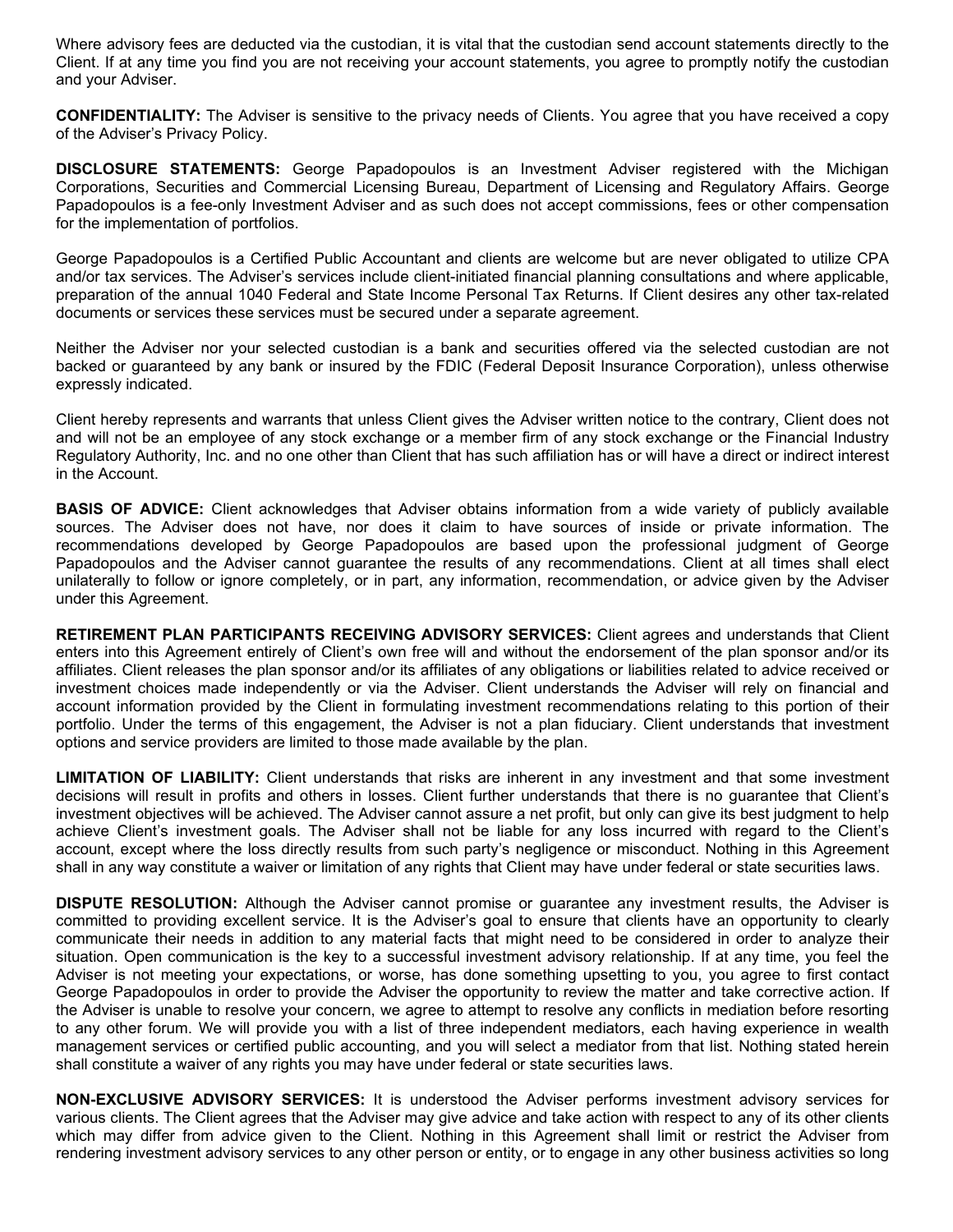as this Agreement or any extension, renewal or amendment hereof shall remain in effect, or until the Adviser shall otherwise consent. The Adviser will not have any obligation to recommend for purchase or sale, for the Portfolio, any security or other asset which the Adviser may purchase, hold or sell for its own accounts or for the accounts of any other

clients of the Adviser. The Adviser will consider your individual circumstances using the Adviser's professional opinion(s) and experience to provide investment advice that is personalized to your unique situation.

**OTHER AGREEMENTS:** Client acknowledges that nothing contained in this Agreement violates the terms and conditions of any other agreements to which Client may be bound.

**CONFLICTS AMONG CLIENTS / SPOUSES:** Where the Adviser provides services to two or more individuals (example: husband and wife), recommendations will be based on the specific goals stated by the Clients, and will assume that the relationship between the individuals will continue.

**NOTICES:** Client understands that unless subsequent written notice is given, any notice, report or other written communication provided to Client shall be either mailed to such physical address or as stated on the signature page of this Agreement or subsequent addendum. Unless otherwise specified herein, all notices, instructions or any other contemplated by this Agreement shall be deemed to be duly given to the Adviser when received in writing by George Papadopoulos at 39555 Orchard Hill Place, Suite 600 Novi, MI 48375.

**SEVERABILITY AND HEADINGS:** Each provision of this Agreement shall be severable from every other section of this Agreement and the invalidity or enforceability of any provision shall not affect the validity of any other provision of this Agreement. The headings used in this Agreement are provided for convenience only and shall not be used to construe meaning or intent.

**MISCELLANEOUS PROVISIONS:** This Agreement shall be governed by the laws of the State of Michigan. By signing this Agreement, non-resident clients do not waive any rights afforded by the securities laws of their resident state. The Agreement shall inure to benefit any successor of George Papadopoulos and shall be binding upon the successors and assigns of Client. George Papadopoulos shall not assign this Agreement without the written consent of the Client.

This Agreement shall not become effective until acceptance by George Papadopoulos as evidenced by the signature of an authorized representative below. This Agreement embodies all understandings and agreements between the parties, and may only be amended by, and only to the extent evidenced by, a written document executed by bother parties hereto.

If this agreement accurately describes your understanding of our relationship, please sign below. If you have any questions about the content or purpose of this letter, you will not sign this agreement. Thank you for the opportunity to be of assistance. The undersigned hereby appoints and retains George Papadopoulos to act as Wealth Manager with respect to Client's accounts.

## **CLIENT HEREBY ACKNOWLEDGES RECEIPT OF GEORGE PAPADOPOULOS' FORM ADV PART 2 ON .**

Dated: Client: \_\_\_\_\_\_\_\_\_\_\_\_\_\_\_\_\_\_\_\_\_\_\_\_\_\_\_\_

Dated: Client: \_\_\_\_\_\_\_\_\_\_\_\_\_\_\_\_\_\_\_\_\_\_\_\_\_\_\_\_

Client's Official Address:

## **Accepted by: George Papadopoulos**

Dated: Adviser: \_\_\_\_\_\_\_\_\_\_\_\_\_\_\_\_\_\_\_\_\_\_\_\_\_\_\_\_\_